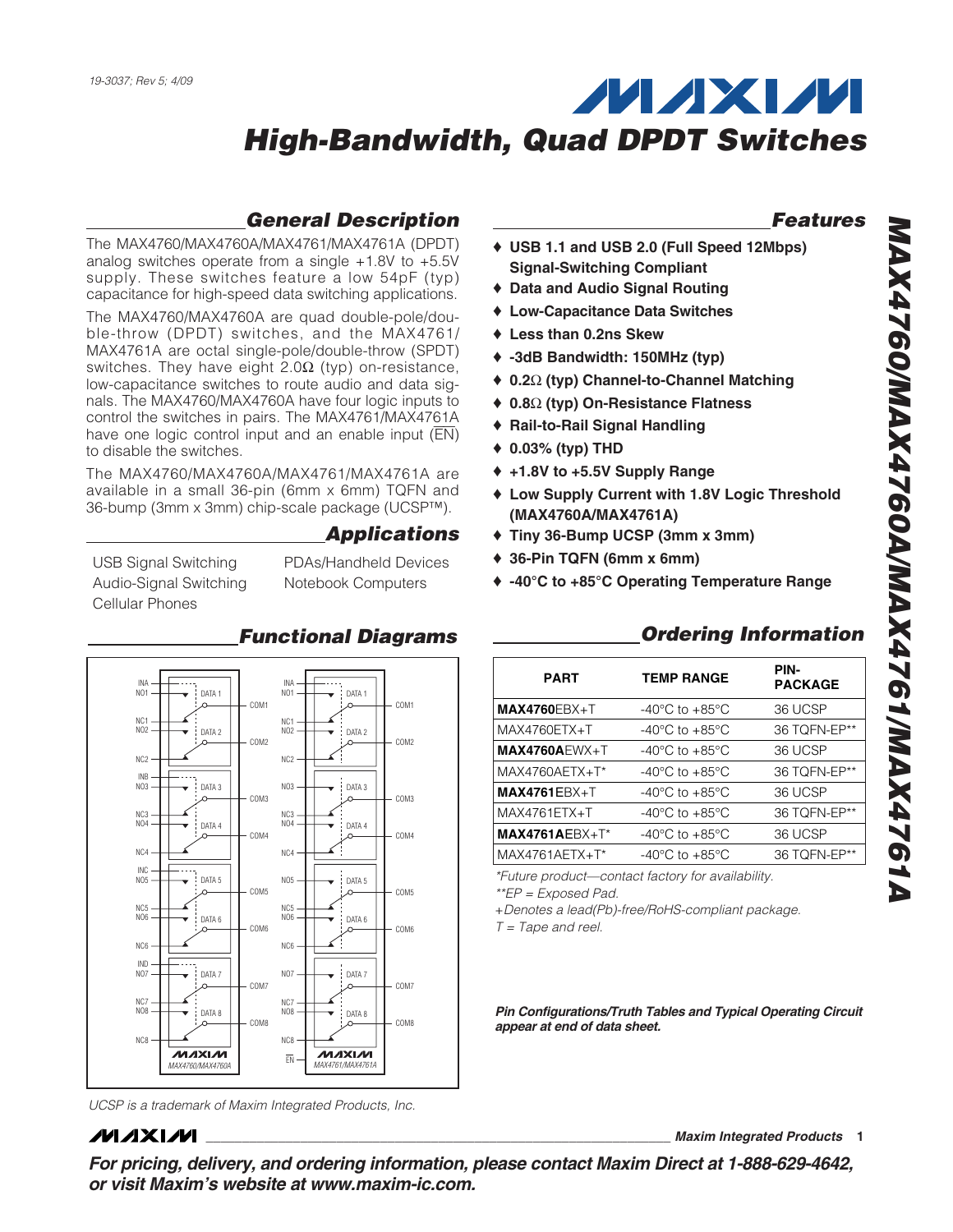### **ABSOLUTE MAXIMUM RATINGS**

(All voltages referenced to GND.)

| COM_, NO_, NC_ (Note 1) 0.3V to (V+ + 0.3V) |  |
|---------------------------------------------|--|
| Continuous Current                          |  |
|                                             |  |
| Peak Current                                |  |
| (pulsed at 1ms, 10% duty cycle)±200mA       |  |
| (pulsed at 1ms, 50% duty cycle) ±300mA      |  |
|                                             |  |

| Continuous Power Dissipation (TA = +70°C)          |
|----------------------------------------------------|
| 36-Bump UCSP (derate 15.3mW/°C above +70°C) 1221mW |
| 36-Pin TQFN (derate 26.3mW/°C above +70°C) 2105mW  |
| Operating Temperature Range 40°C to +85°C          |
|                                                    |
| Storage Temperature Range -65°C to +150°C          |
| Lead Temperature (soldering, 10s)  +300°C          |
| Bump Temperature (soldering)                       |
|                                                    |
|                                                    |

**Note 1:** Signals on NO\_, NC\_, COM\_ exceeding V+ or GND are clamped by internal diodes. Limit forward-diode current to maximum current rating.

Stresses beyond those listed under "Absolute Maximum Ratings" may cause permanent damage to the device. These are stress ratings only, and functional operation of the device at these or any other conditions beyond those indicated in the operational sections of the specifications is not implied. Exposure to absolute maximum rating conditions for extended periods may affect device reliability.

## **ELECTRICAL CHARACTERISTICS**

(V+ = +2.7V to +5.25V, T<sub>A</sub> = -40°C to +85°C, unless otherwise noted. Typical values are at V+ = 3V, T<sub>A</sub> = +25°C.) (Notes 2, 3)

| <b>PARAMETER</b>              | <b>SYMBOL</b>                                  | <b>CONDITIONS</b>                                              |                                                                                                                                                                                                                                                                                                                                                                                                                                                                                                                                                                                                                                                                                                                                            | TA                                   | MIN                                                                                                                                                                                                                           | <b>TYP</b> | <b>MAX</b> | <b>UNITS</b> |
|-------------------------------|------------------------------------------------|----------------------------------------------------------------|--------------------------------------------------------------------------------------------------------------------------------------------------------------------------------------------------------------------------------------------------------------------------------------------------------------------------------------------------------------------------------------------------------------------------------------------------------------------------------------------------------------------------------------------------------------------------------------------------------------------------------------------------------------------------------------------------------------------------------------------|--------------------------------------|-------------------------------------------------------------------------------------------------------------------------------------------------------------------------------------------------------------------------------|------------|------------|--------------|
| <b>ANALOG SWITCH</b>          |                                                |                                                                |                                                                                                                                                                                                                                                                                                                                                                                                                                                                                                                                                                                                                                                                                                                                            |                                      |                                                                                                                                                                                                                               |            |            |              |
| Analog Signal Range           | $V_{COM}$ ,<br>V <sub>NO</sub> V <sub>NC</sub> |                                                                |                                                                                                                                                                                                                                                                                                                                                                                                                                                                                                                                                                                                                                                                                                                                            | T <sub>MIN</sub> to T <sub>MAX</sub> | $\Omega$                                                                                                                                                                                                                      |            | $V +$      | $\vee$       |
| On-Resistance                 | RON                                            | $V + = 2.7V$ , $l_{COM} = 10mA$ ,                              |                                                                                                                                                                                                                                                                                                                                                                                                                                                                                                                                                                                                                                                                                                                                            | $+25^{\circ}$ C                      | 3.5<br>2.0<br>$\overline{4}$<br>0.2<br>0.4<br>0.55<br>0.8<br>1.5<br>1.8<br>$-5$<br>$+5$<br>$-25$<br>$+25$<br>$-5$<br>0.1<br>$+5$<br>$-25$<br>$+25$<br>$-5$<br>$+5$<br>$-25$<br>$+25$<br>45<br>140<br>150<br>400<br>800<br>800 |            |            |              |
|                               |                                                |                                                                |                                                                                                                                                                                                                                                                                                                                                                                                                                                                                                                                                                                                                                                                                                                                            | T <sub>MIN</sub> to T <sub>MAX</sub> |                                                                                                                                                                                                                               |            |            |              |
| On-Resistance Match           | $\Delta$ RON                                   | $V_+ = 2.7V$ , $I_{COM} = 10mA$ ,                              |                                                                                                                                                                                                                                                                                                                                                                                                                                                                                                                                                                                                                                                                                                                                            | $+25^{\circ}$ C                      |                                                                                                                                                                                                                               |            |            |              |
| <b>Between Channels</b>       |                                                |                                                                |                                                                                                                                                                                                                                                                                                                                                                                                                                                                                                                                                                                                                                                                                                                                            | T <sub>MIN</sub> to T <sub>MAX</sub> |                                                                                                                                                                                                                               |            |            |              |
|                               |                                                | $V_+ = 2.7V$ , $I_{COM} = 10mA$ ,                              |                                                                                                                                                                                                                                                                                                                                                                                                                                                                                                                                                                                                                                                                                                                                            | $+25^{\circ}$ C                      |                                                                                                                                                                                                                               |            |            |              |
| <b>On-Resistance Flatness</b> | RFLAT(ON)                                      |                                                                | $\Omega$<br>$V_{\text{NC}}$ or $V_{\text{NO}}$ = 0V or V+ (Note 4)<br>$\Omega$<br>$V_{NO}$ or $V_{NC}$ = 1.5V (Notes 4, 5)<br>Ω<br>$V_{\text{NC}}$ or $V_{\text{NO}}$ = 0V or V+ (Note 6)<br>T <sub>MIN</sub> to T <sub>MAX</sub><br>$+25^{\circ}$ C<br>$V_{COM}$ = 3.3V, 0.3V;<br>nA<br>T <sub>MIN</sub> to T <sub>MAX</sub><br>$V_+ = 3.6V$ (MAX4761/MAX4761A);<br>$+25^{\circ}$ C<br>$V_{COM} = 3.3V, 0.3V; V_{NO}$ or<br>nA<br>T <sub>MIN</sub> to T <sub>MAX</sub><br>$+25^{\circ}$ C<br>$V_+ = 3.6V$ ; $V_{COM_-} = 3.3V$ , 0.3V; $V_{NO_-}$<br>nA<br>T <sub>MIN</sub> to T <sub>MAX</sub><br>$+25^{\circ}$ C<br>MAX4760/<br>ns<br>MAX4761<br>T <sub>MIN</sub> to T <sub>MAX</sub><br>$+25^{\circ}$ C<br>MAX4760A/<br>ns<br>MAX4761A |                                      |                                                                                                                                                                                                                               |            |            |              |
| NO_, NC_ Off-Leakage          | $NO(OFF)$ ,                                    | $V + = 3.6V$ :                                                 |                                                                                                                                                                                                                                                                                                                                                                                                                                                                                                                                                                                                                                                                                                                                            |                                      |                                                                                                                                                                                                                               |            |            |              |
| Current                       | $INC_$ (OFF)                                   | $V_{NO}$ or $V_{NC}$ = 0.3V, 3.3V                              |                                                                                                                                                                                                                                                                                                                                                                                                                                                                                                                                                                                                                                                                                                                                            |                                      |                                                                                                                                                                                                                               |            |            |              |
|                               |                                                |                                                                |                                                                                                                                                                                                                                                                                                                                                                                                                                                                                                                                                                                                                                                                                                                                            |                                      |                                                                                                                                                                                                                               |            |            |              |
| COM_Off-Leakage Current       |                                                | $V_{\text{NC}} = 0.3V, 3.3V$                                   |                                                                                                                                                                                                                                                                                                                                                                                                                                                                                                                                                                                                                                                                                                                                            |                                      |                                                                                                                                                                                                                               |            |            |              |
|                               |                                                |                                                                |                                                                                                                                                                                                                                                                                                                                                                                                                                                                                                                                                                                                                                                                                                                                            |                                      |                                                                                                                                                                                                                               |            |            |              |
| COM_On-Leakage Current        | $ICOM_$ (ON)                                   | or $V_{\text{NC}}$ = 3.3V, 0.3V or unconnected                 |                                                                                                                                                                                                                                                                                                                                                                                                                                                                                                                                                                                                                                                                                                                                            |                                      |                                                                                                                                                                                                                               |            |            |              |
| <b>DYNAMIC</b>                |                                                |                                                                |                                                                                                                                                                                                                                                                                                                                                                                                                                                                                                                                                                                                                                                                                                                                            |                                      |                                                                                                                                                                                                                               |            |            |              |
|                               |                                                |                                                                |                                                                                                                                                                                                                                                                                                                                                                                                                                                                                                                                                                                                                                                                                                                                            |                                      |                                                                                                                                                                                                                               |            |            |              |
|                               |                                                | $V_{NO}$ or $V_{NC}$ = 1.5V;                                   |                                                                                                                                                                                                                                                                                                                                                                                                                                                                                                                                                                                                                                                                                                                                            |                                      |                                                                                                                                                                                                                               |            |            |              |
| Turn-On Time                  | ton                                            | $R_{\perp}$ = 50 $\Omega$ ; C <sub>L</sub> = 35pF,<br>Figure 2 |                                                                                                                                                                                                                                                                                                                                                                                                                                                                                                                                                                                                                                                                                                                                            |                                      |                                                                                                                                                                                                                               |            |            |              |
|                               |                                                |                                                                |                                                                                                                                                                                                                                                                                                                                                                                                                                                                                                                                                                                                                                                                                                                                            | T <sub>MIN</sub> to T <sub>MAX</sub> |                                                                                                                                                                                                                               |            |            |              |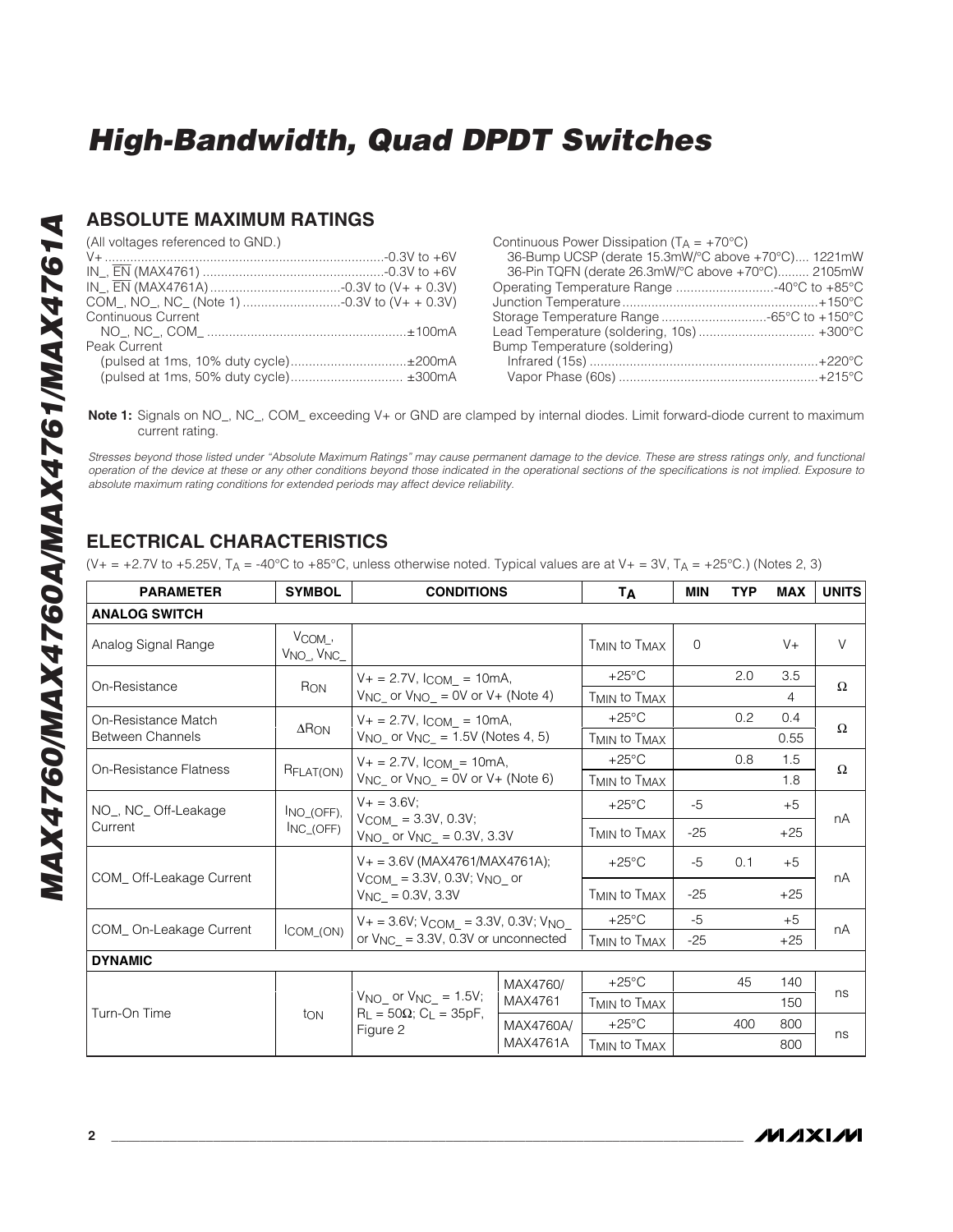## **ELECTRICAL CHARACTERISTICS (continued)**

(V+ = +2.7V to +5.25V,  $T_A$  = -40°C to +85°C, unless otherwise noted. Typical values are at V+ = 3V,  $T_A$  = +25°C.) (Notes 2, 3)

| <b>PARAMETER</b>                 | <b>SYMBOL</b>               | <b>CONDITIONS</b>                                                                                                       |           | <b>ТА</b>                            | <b>MIN</b>     | <b>TYP</b> | <b>MAX</b>   | <b>UNITS</b> |
|----------------------------------|-----------------------------|-------------------------------------------------------------------------------------------------------------------------|-----------|--------------------------------------|----------------|------------|--------------|--------------|
|                                  |                             | $V + = 2.7V$ , $V_{NO}$ or                                                                                              | MAX4760/  | $+25^{\circ}$ C                      |                | 25         | 50           |              |
|                                  |                             | $V_{NC}$ = 1.5V;                                                                                                        | MAX4761   | T <sub>MIN</sub> to T <sub>MAX</sub> |                |            | 60           | ns           |
| Turn-Off Time                    | tOFF                        | $R_L = 50\Omega$ ; C <sub>L</sub> = 35pF,                                                                               | MAX4760A/ | $+25^{\circ}$ C                      |                | 300        | 800          |              |
|                                  |                             | Figure 2                                                                                                                | MAX4761A  | T <sub>MIN</sub> to T <sub>MAX</sub> |                |            | 800          | ns           |
|                                  |                             | $V + = 2.7V$ , $V_{NO}$ or $V_{NC} = 1.5V$ ;                                                                            |           | $+25^{\circ}$ C                      |                | 100        |              |              |
| Break-Before-Make                | t <sub>BBM</sub>            | $R_L = 50\Omega$ , $C_L = 35pF$ , Figure 3<br>(Note 7)                                                                  |           | T <sub>MIN</sub> to T <sub>MAX</sub> | $\overline{c}$ |            |              | ns           |
| <b>Skew</b>                      | tskEW                       | $R_S = 39\Omega$ , $C_L = 50pF$ , Figure 4<br>(Note 7)                                                                  |           | $+25^{\circ}$ C                      |                | 0.2        |              | ns           |
| Charge Injection                 | Q                           | $VGEN = OV, RGEN = OV,$<br>$C_L = 1.0nF$ , Figure 5                                                                     |           | $+25^{\circ}$ C                      |                | 15         |              | рC           |
| On-Channel -3dB Bandwidth        | <b>BW</b>                   | Signal = 0dBm, $C_L$ = 5pF, $R_L$ = 50 $\Omega$                                                                         |           | $+25^{\circ}$ C                      |                | 150        |              | MHz          |
| Off-Isolation                    | <b>V<sub>ISO</sub></b>      | $C_L = 5pF$ , $R_L = 50\Omega$ , $V_{COM_-} = 1V_{P-P}$ ,<br>$f = 100$ kHz, Figure 6 (Note 8)                           |           | $+25^{\circ}$ C                      |                | 80         |              | dB           |
| Crosstalk                        | VCT                         | $C_L = 5pF$ , R <sub>L</sub> = 50 $\Omega$ , V <sub>COM</sub> = 1V <sub>P-P</sub> ,<br>$f = 100$ kHz, Figure 6 (Note 9) |           | $+25^{\circ}$ C                      |                | 95         |              | dB           |
| <b>Total Harmonic Distortion</b> | <b>THD</b>                  | $f = 20$ Hz to 20kHz, $V_{COM} = 1V_{P-P}$ ,<br>DC bias = $V+/2$ , R <sub>L</sub> = R <sub>S</sub> = 600 $\Omega$       |           | $+25^{\circ}$ C                      |                | 0.03       |              | %            |
| NO_, NC_Off-Capacitance          | CNO_(OFF),<br>$CNC_{(OFF)}$ | $V_{NO}$ , $V_{NC}$ = GND, $f = 1MHz$ ,<br>Figure 7                                                                     |           | $+25^{\circ}$ C                      |                | 25         |              | рF           |
| COM_On-Capacitance               | CCOM(ON)                    | $V_{NO_-}$ , $V_{NC_-}$ = GND, $f = 1$ MHz,<br>Figure 7                                                                 |           | $+25^{\circ}$ C                      |                | 54         |              | рF           |
| COM_Off-Capacitance              | CCOM(OFF)                   | $V_{COM} = GND$ , $f = 1MHz (MAX4761/$<br>MAX4761A), Figure 7                                                           |           | $+25^{\circ}$ C                      |                | 25         |              | рF           |
| DIGITAL I/O (IN_, EN)            |                             |                                                                                                                         |           |                                      |                |            |              |              |
|                                  |                             | $V + 2.7V$ to 3.6V                                                                                                      |           | T <sub>MIN</sub> to T <sub>MAX</sub> | 1.4            |            |              |              |
| Input-Logic High                 | V <sub>IH</sub>             | $V_+ = 3.6V$ to 5.5V<br>(MAX4760A/MAX4761A)                                                                             |           | T <sub>MIN</sub> to T <sub>MAX</sub> | 1.6            |            |              | $\vee$       |
|                                  |                             | $V_+ = 3.6V$ to 5.25V<br>(MAX4760/MAX4761)                                                                              |           | T <sub>MIN</sub> to T <sub>MAX</sub> | 2.0            |            |              |              |
|                                  |                             | $V_+ = 2.7V$ to 3.6V                                                                                                    |           | T <sub>MIN</sub> to T <sub>MAX</sub> |                |            | 0.5          |              |
| Input-Logic Low                  | $V_{IL}$                    | $V_+ = 3.6V$ to 5.5V<br>(MAX4760A/MAX4761A)                                                                             |           | T <sub>MIN</sub> to T <sub>MAX</sub> |                |            | 0.5          | V            |
|                                  |                             | $V_+ = 3.6V$ to 5.25V<br>(MAX4760/MAX4761)                                                                              |           | T <sub>MIN</sub> to T <sub>MAX</sub> |                |            | 0.6          |              |
| Input Leakage Current            | $I_{IN}$ , $I_{EN}$         | $V_{IN} = 0V$ or $V +$                                                                                                  |           | T <sub>MIN</sub> to T <sub>MAX</sub> |                |            | $\mathbf{1}$ | μA           |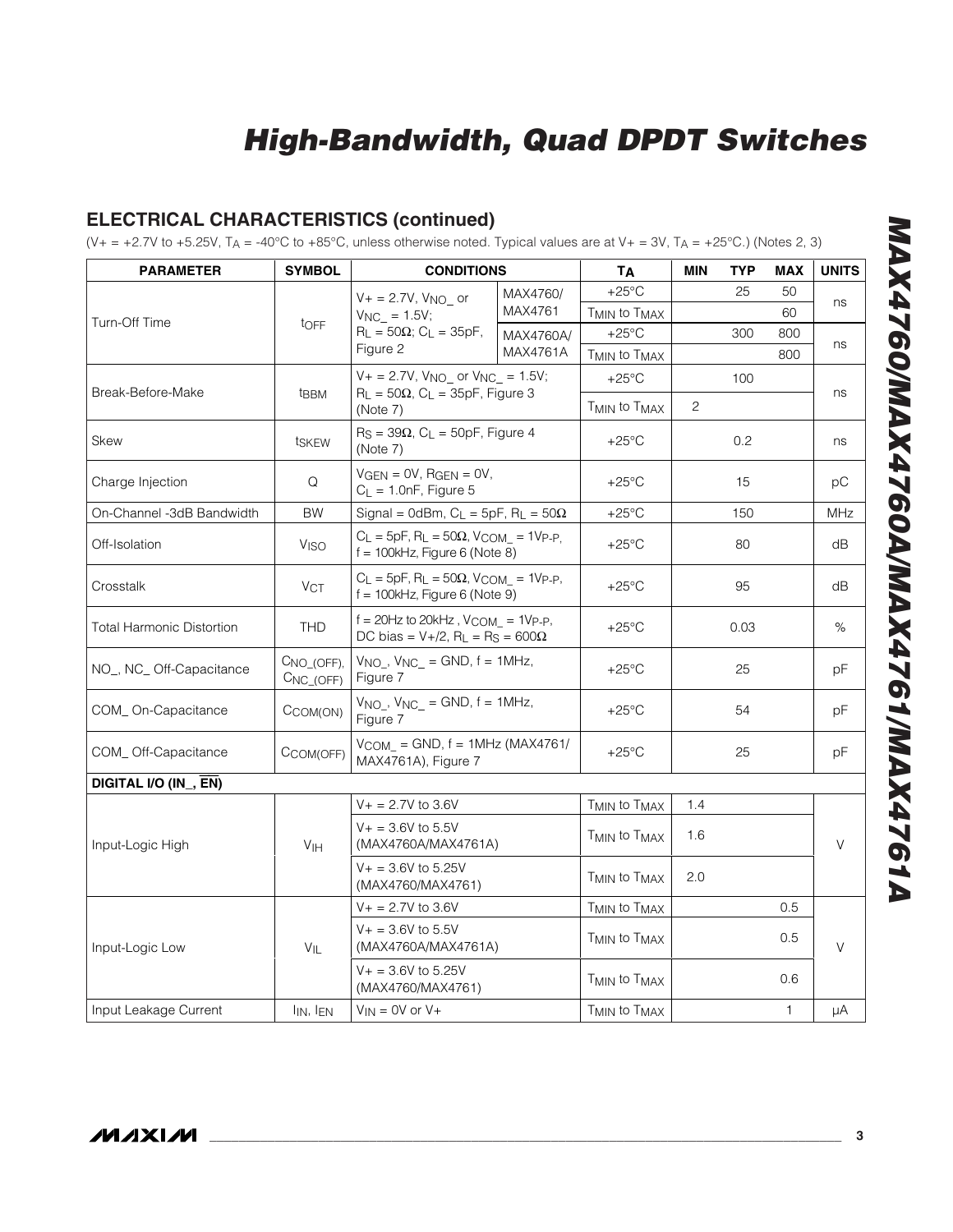### **ELECTRICAL CHARACTERISTICS (continued)**

(V+ = +2.7V to +5.25V, T<sub>A</sub> = -40°C to +85°C, unless otherwise noted. Typical values are at V+ = 3V, T<sub>A</sub> = +25°C.) (Notes 2, 3)

| <b>PARAMETER</b>     | <b>SYMBOL</b>                                                                                                                | <b>CONDITIONS</b>                                                                             | TА                                                                   | <b>MIN</b> | <b>TYP</b>          | <b>MAX</b> | <b>UNITS</b> |
|----------------------|------------------------------------------------------------------------------------------------------------------------------|-----------------------------------------------------------------------------------------------|----------------------------------------------------------------------|------------|---------------------|------------|--------------|
| <b>POWER SUPPLY</b>  |                                                                                                                              |                                                                                               |                                                                      |            |                     |            |              |
| Power-Supply Range   | $V +$                                                                                                                        |                                                                                               | T <sub>MIN</sub> to T <sub>MAX</sub>                                 | 1.8        |                     | 5.5        | V            |
|                      |                                                                                                                              | $V_+ = 4.3V$ , $V_{IN} = 0V$ or $V_+$                                                         | $+25^{\circ}$ C                                                      |            | 0.01<br>0.01<br>5.5 |            |              |
|                      | (MAX4760/MAX4761)<br>T <sub>MIN</sub> to T <sub>MAX</sub><br>$+25^{\circ}$ C<br>$V_+ = 5.5V$ , $V_{IN} = 0V$ or $V_+$<br>$+$ | 1.0                                                                                           |                                                                      |            |                     |            |              |
| Power Supply Current |                                                                                                                              |                                                                                               | μA<br>1.0<br>T <sub>MIN</sub> to T <sub>MAX</sub><br>$+25^{\circ}$ C |            |                     |            |              |
|                      |                                                                                                                              | (MAX4760A/MAX4761A)                                                                           |                                                                      |            |                     |            |              |
|                      |                                                                                                                              | $V_+ = 5.5V$ , $V_{IN} = 1.8V$<br>(MAX4760A/MAX4761A)<br>T <sub>MIN</sub> to T <sub>MAX</sub> |                                                                      |            |                     |            |              |
|                      |                                                                                                                              |                                                                                               |                                                                      |            |                     | 12         |              |

**Note 2:** The algebraic convention is used in this data sheet; the most negative value is shown in the minimum column.

**Note 3:** UCSP packages are 100% tested at +25°C and limits across the full temperature range are guaranteed by correlation and design. TQFN packages are 100% tested at +85°C and limits across the full temperature range are guaranteed by correlation and design.

**Note 4:** R<sub>ON</sub> and ΔR<sub>ON</sub> matching specifications are guaranteed by design.

**Note 5:** ΔR<sub>ON</sub> = R<sub>ON(MAX)</sub> - R<sub>ON(MIN)</sub>.

**Note 6:** Flatness is defined as the difference between the maximum and minimum value of on-resistance as measured over the specified analog signal ranges.

**Note 7:** Guaranteed by design, not production tested.

**Note 8:** Off-isolation = 20log<sub>10</sub> [V<sub>COM</sub> /(V<sub>NO</sub> or V<sub>NC</sub>)], V<sub>COM</sub> = output, V<sub>NO</sub> or V<sub>NC</sub> = input to off switch.

**Note 9:** Between any two switches.

 $(V_{+} = 3V, T_{A} = +25^{\circ}C,$  unless otherwise noted.)



## **Typical Operating Characteristics**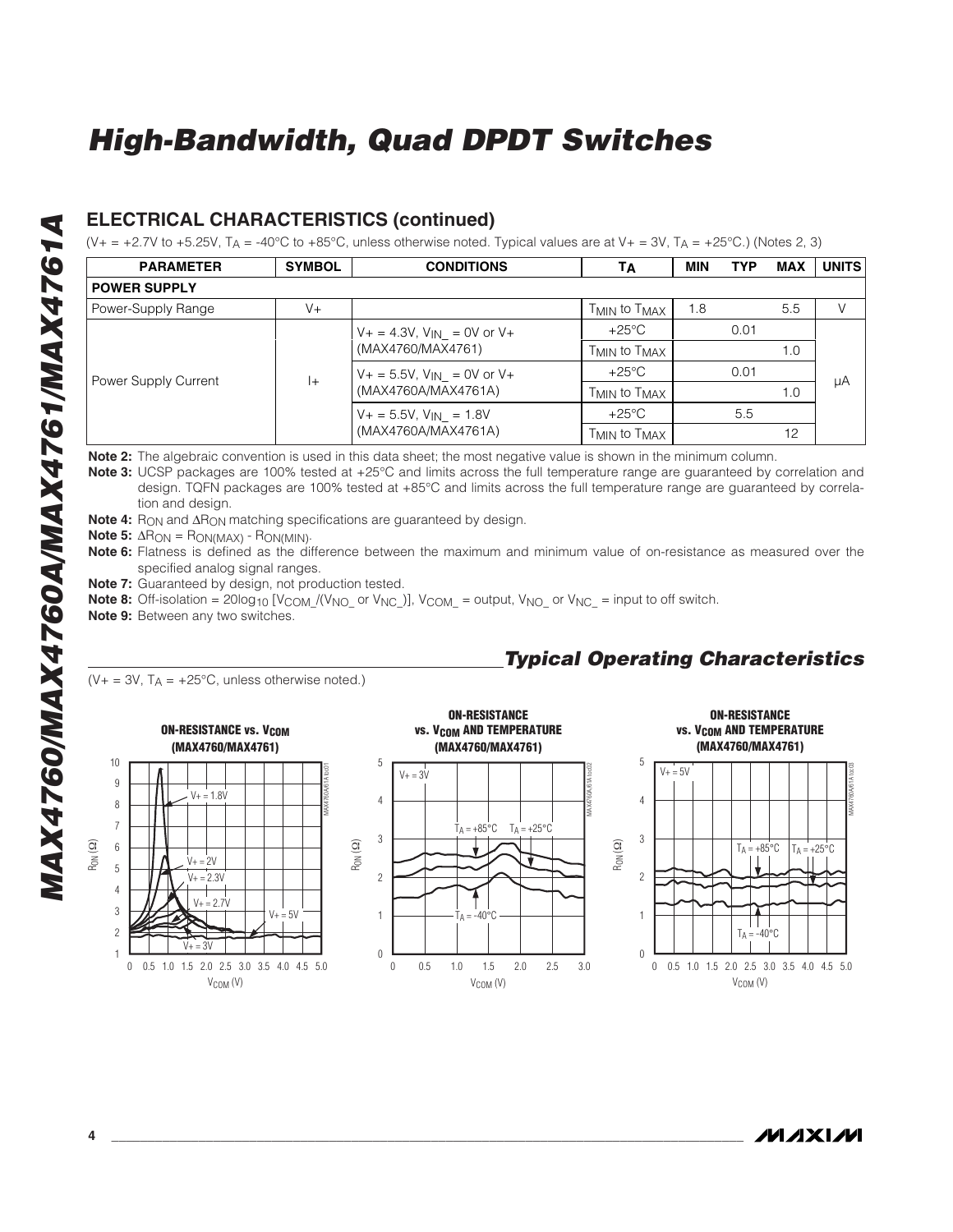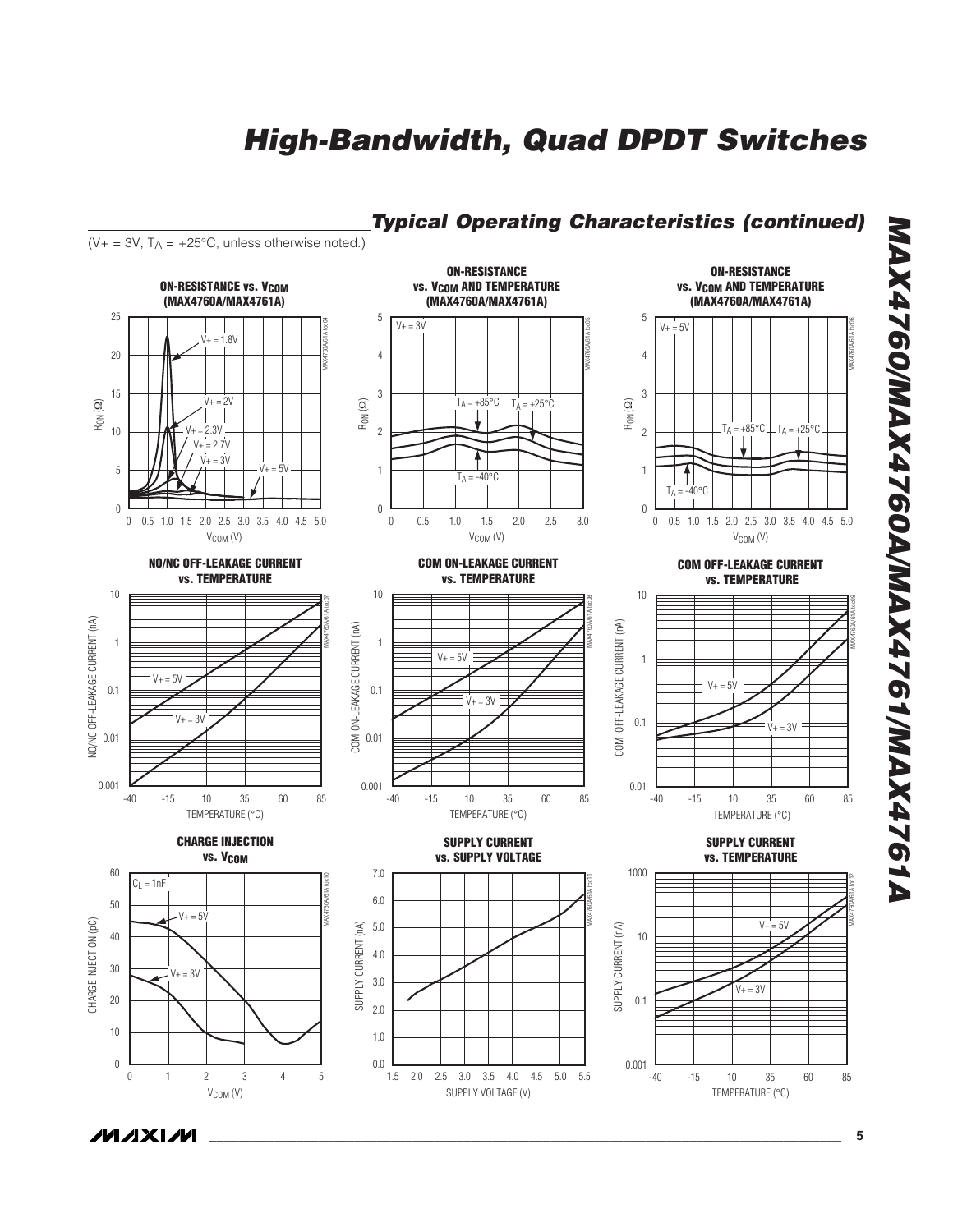

**MAX4760/MAX4760A/MAX4761/MAX4761A** MAX4760/MAX4760A/MAX4761/MAX4761A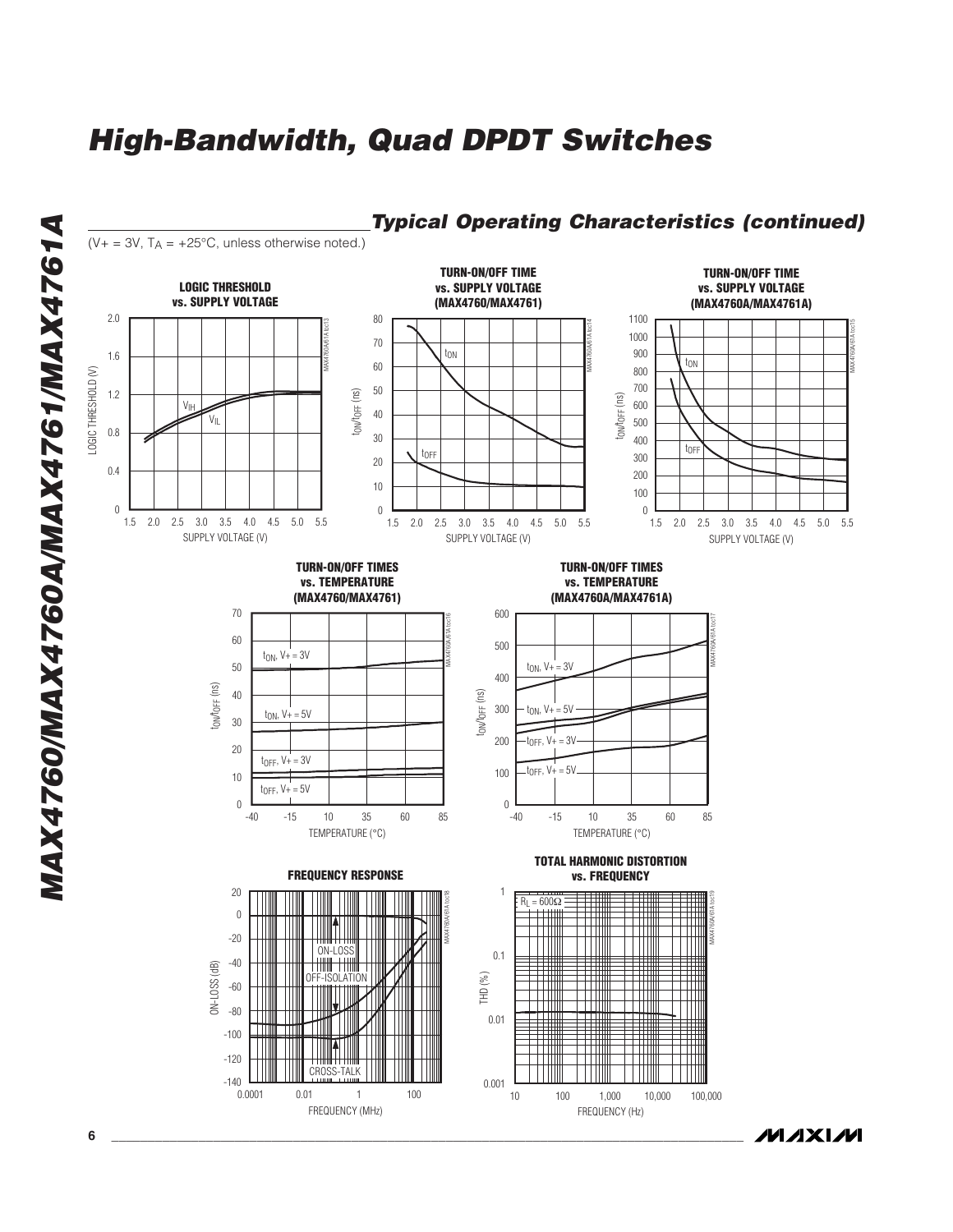**Pin Description**

| <b>PIN</b>                   |                                 |                                     |                                 |                  |                                                                                                                                            |
|------------------------------|---------------------------------|-------------------------------------|---------------------------------|------------------|--------------------------------------------------------------------------------------------------------------------------------------------|
| MAX4760/MAX4760A             |                                 |                                     | MAX4761/MAX4761A                | <b>NAME</b>      | <b>FUNCTION</b>                                                                                                                            |
| <b>TOFN-EP</b>               | <b>UCSP</b>                     | <b>TQFN-EP</b>                      | <b>UCSP</b>                     |                  |                                                                                                                                            |
| 1                            | A1                              | 1                                   | A1                              | NC <sub>1</sub>  | Analog Switch 1, Normally Closed Terminal 1                                                                                                |
| $\mathbf{2}$                 | B <sub>2</sub>                  | 2                                   | B2                              | COM <sub>2</sub> | Analog Switch 2, Common Terminal 2                                                                                                         |
| 3                            | A <sub>2</sub>                  | 3                                   | A <sub>2</sub>                  | NC <sub>2</sub>  | Analog Switch 2, Normally Closed Terminal 2                                                                                                |
| 4                            | A3                              | 4                                   | A3                              | INA              | Logic Control Digital Input for the MAX4760/MAX4760A Switch 1<br>and Switch 2. Digital control input for all MAX4761/MAX4761A<br>switches. |
| 5                            | C <sub>3</sub> , D <sub>4</sub> | 5                                   | C <sub>3</sub> , D <sub>4</sub> | $V +$            | Positive Supply Voltage                                                                                                                    |
| 6                            | A4                              |                                     |                                 | <b>INB</b>       | Logic Control Digital Input for Switches 3 and 4                                                                                           |
| 7                            | A5                              | 7                                   | A5                              | NC <sub>3</sub>  | Analog Switch 3, Normally Closed Terminal 3                                                                                                |
| $\,8\,$                      | B <sub>5</sub>                  | 8                                   | B <sub>5</sub>                  | COM <sub>3</sub> | Analog Switch 3, Common Terminal 3                                                                                                         |
| 9                            | A6                              | 9                                   | A <sub>6</sub>                  | NC4              | Analog Switch 4, Normally Closed Terminal 4                                                                                                |
| 10                           | B6                              | 10                                  | B6                              | COM4             | Analog Switch 4, Common Terminal 4                                                                                                         |
| 11, 14,<br>17, 29,<br>32, 35 | -                               | 6, 11, 14,<br>17, 24,<br>29, 32, 35 | A4, F3                          | N.C.             | No Connection. Leave N.C. unconnected.                                                                                                     |
| 12                           | C5                              | 12                                  | C <sub>5</sub>                  | NO <sub>3</sub>  | Analog Switch 3, Normally Open Terminal 3                                                                                                  |
| 13                           | C <sub>6</sub>                  | 13                                  | C <sub>6</sub>                  | NO <sub>4</sub>  | Analog Switch 4, Normally Open Terminal 4                                                                                                  |
| 15                           | D6                              | 15                                  | D <sub>6</sub>                  | NO <sub>8</sub>  | Analog Switch 8, Normally Open Terminal 8                                                                                                  |
| 16                           | D <sub>5</sub>                  | 16                                  | D <sub>5</sub>                  | NO <sub>7</sub>  | Analog Switch 7, Normally Open Terminal 7                                                                                                  |
| 18                           | E6                              | 18                                  | E <sub>6</sub>                  | COM <sub>8</sub> | Analog Switch 8, Common Terminal 8                                                                                                         |
| 19                           | F <sub>6</sub>                  | 19                                  | F <sub>6</sub>                  | NC <sub>8</sub>  | Analog Switch 8, Normally Closed Terminal 8                                                                                                |
| 20                           | E <sub>5</sub>                  | 20                                  | E <sub>5</sub>                  | COM7             | Analog Switch 7, Common Terminal 7                                                                                                         |
| 21                           | F <sub>5</sub>                  | 21                                  | F <sub>5</sub>                  | NC7              | Analog Switch 7, Normally Closed Terminal 7                                                                                                |
| 22                           | F <sub>4</sub>                  |                                     | $\overline{\phantom{0}}$        | <b>IND</b>       | Logic Control Digital Input for Switches 7 and 8                                                                                           |
| 23                           | C4, D3                          | 23                                  | C4, D3                          | <b>GND</b>       | Ground                                                                                                                                     |
| 24                           | F <sub>3</sub>                  |                                     |                                 | <b>INC</b>       | Logic Control Digital Input for Switches 5 and 6                                                                                           |
| 25                           | F <sub>2</sub>                  | 25                                  | F <sub>2</sub>                  | NC <sub>6</sub>  | Analog Switch 6, Normally Closed Terminal 6                                                                                                |
| 26                           | E <sub>2</sub>                  | 26                                  | E <sub>2</sub>                  | COM <sub>6</sub> | Analog Switch 6, Common Terminal 6                                                                                                         |
| 27                           | F <sub>1</sub>                  | 27                                  | F <sub>1</sub>                  | NC <sub>5</sub>  | Analog Switch 5, Normally Closed Terminal 5                                                                                                |
| 28                           | E1                              | 28                                  | E1                              | COM <sub>5</sub> | Analog Switch 5, Common Terminal 5                                                                                                         |
| 30                           | D <sub>2</sub>                  | 30                                  | D <sub>2</sub>                  | NO <sub>6</sub>  | Analog Switch 6, Normally Open Terminal 6                                                                                                  |
| 31                           | D <sub>1</sub>                  | 31                                  | D <sub>1</sub>                  | NO <sub>5</sub>  | Analog Switch 5, Normally Open Terminal 5                                                                                                  |
| 33                           | C <sub>1</sub>                  | 33                                  | C1                              | NO <sub>1</sub>  | Analog Switch 1, Normally Open Terminal 1                                                                                                  |
| 34                           | C <sub>2</sub>                  | 34                                  | C <sub>2</sub>                  | NO <sub>2</sub>  | Analog Switch 2, Normally Open Terminal 2                                                                                                  |
| 36                           | B1                              | 36                                  | <b>B1</b>                       | COM1             | Analog Switch 1, Common Terminal 1                                                                                                         |
|                              | —                               | 22                                  | F4                              | EN               | Output Enable, Active Low                                                                                                                  |
| $\overline{\phantom{0}}$     | $\overline{\phantom{0}}$        | $\overline{\phantom{0}}$            |                                 | EP               | Exposed Pad (TQFN Only). Connect EP to GND.                                                                                                |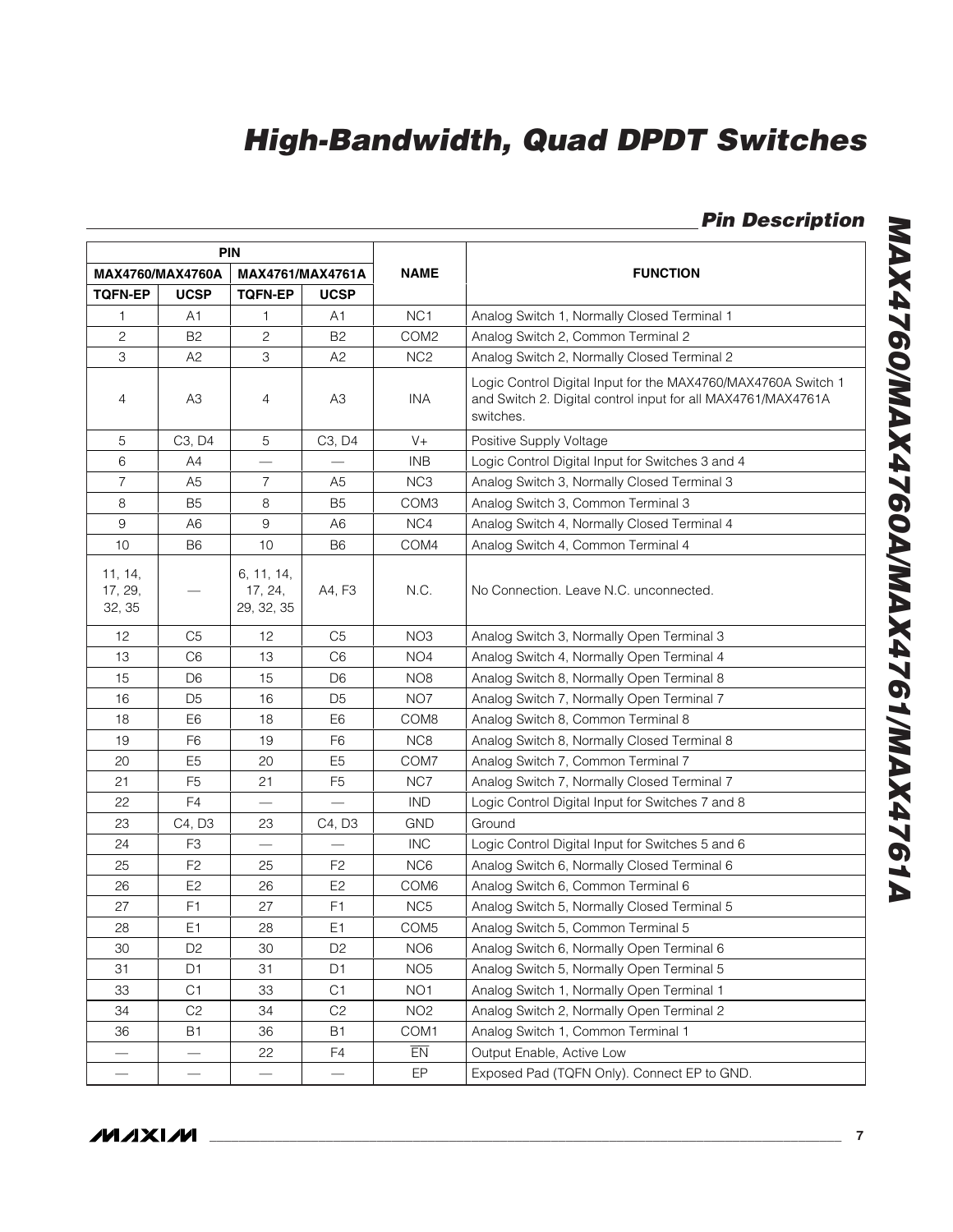### **Detailed Description**

The MAX4760/MAX4760A quad double-pole/doublethrow (DPDT) and the MAX4761/MAX4761A octal single-pole/double-throw (SPDT) analog switches operate from a single +1.8V to +5.5V supply. These devices are fully specified for +3V applications.

The MAX4760/MAX4760A/MAX4761/MAX4761A have a guaranteed 2.0Ω (typ) on-resistance to switch data or audio signals. The low 54pF (typ) capacitance and 0.2ns change in skew makes them ideal for data switching applications. The MAX4760/MAX4760A have four logic inputs to control two switches in pairs and the MAX4761/MAX4761A have one logic control input and an enable input  $(\overline{EN})$  to disable the switches.

### **Applications Information**

#### **Digital Control Inputs**

The MAX4760/MAX4760A/MAX4761/MAX4761A logic inputs accept up to +5.5V regardless of the supply voltage. For example, with a +3.3V supply, IN\_ can be driven low to GND and high to +5.5V, which allows mixed logic levels in a system. Driving the control logic inputs rail-to-rail also minimizes power consumption.

For the MAX4761/MAX4761A, drive EN low to enable. When  $\overline{EN}$  is high, COM is high impedance.

#### **Analog Signal Levels**

Analog signal inputs over the full voltage range (0V to V+) are passed through the switch with minimal change in onresistance (see the Typical Operating Characteristics). The switches are bidirectional so NO\_, NC\_, and COM\_ can be either inputs or outputs.

#### **Power-Supply Bypassing**

Power-supply bypassing improves noise margin and prevents switching noise from propagating from the V+ supply to other components. A 0.1µF capacitor connected from V+ to GND is adequate for most applications.



Figure 1. Overvoltage Protection Using an External Blocking Diode

#### **Power-Supply Sequencing**

CMOS devices require proper power-supply sequencing. Always apply V+ before the analog signals, especially if the input signal is not current limited. If sequencing is not possible, and the input signal is not current limited to less than 20mA, add a small-signal diode (Figure 1). Adding the diode reduces the analog range to a diode drop  $(0.7V)$  below  $V<sub>+</sub>$  and increases the on-resistance slightly. The maximum supply voltage must not exceed +6V at any time.

### **UCSP Applications Information**

For the latest application details on UCSP construction, dimensions, tape carrier information, printed circuit board techniques, bump-pad layout, and recommended reflow temperature profile, as well as the latest information on reliability testing results, refer to the Application Note 1891: Wafer-Level Packaging (WLP) and Its Applications available on Maxim's website at **www.maxim-ic.com/ucsp**.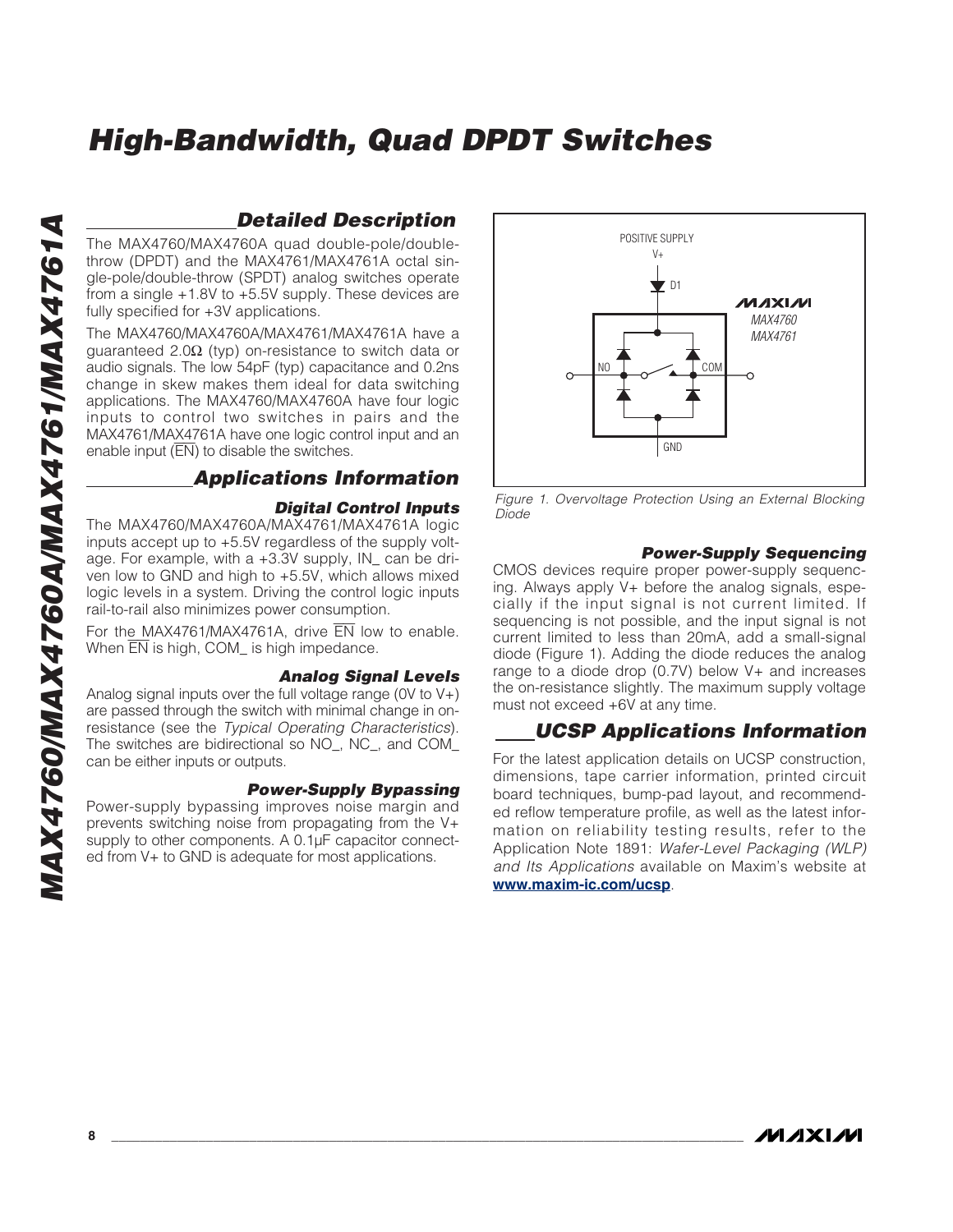

### **Timing Circuits/Timing Diagrams**

Figure 2. Switching Time



Figure 3. Break-Before-Make Interval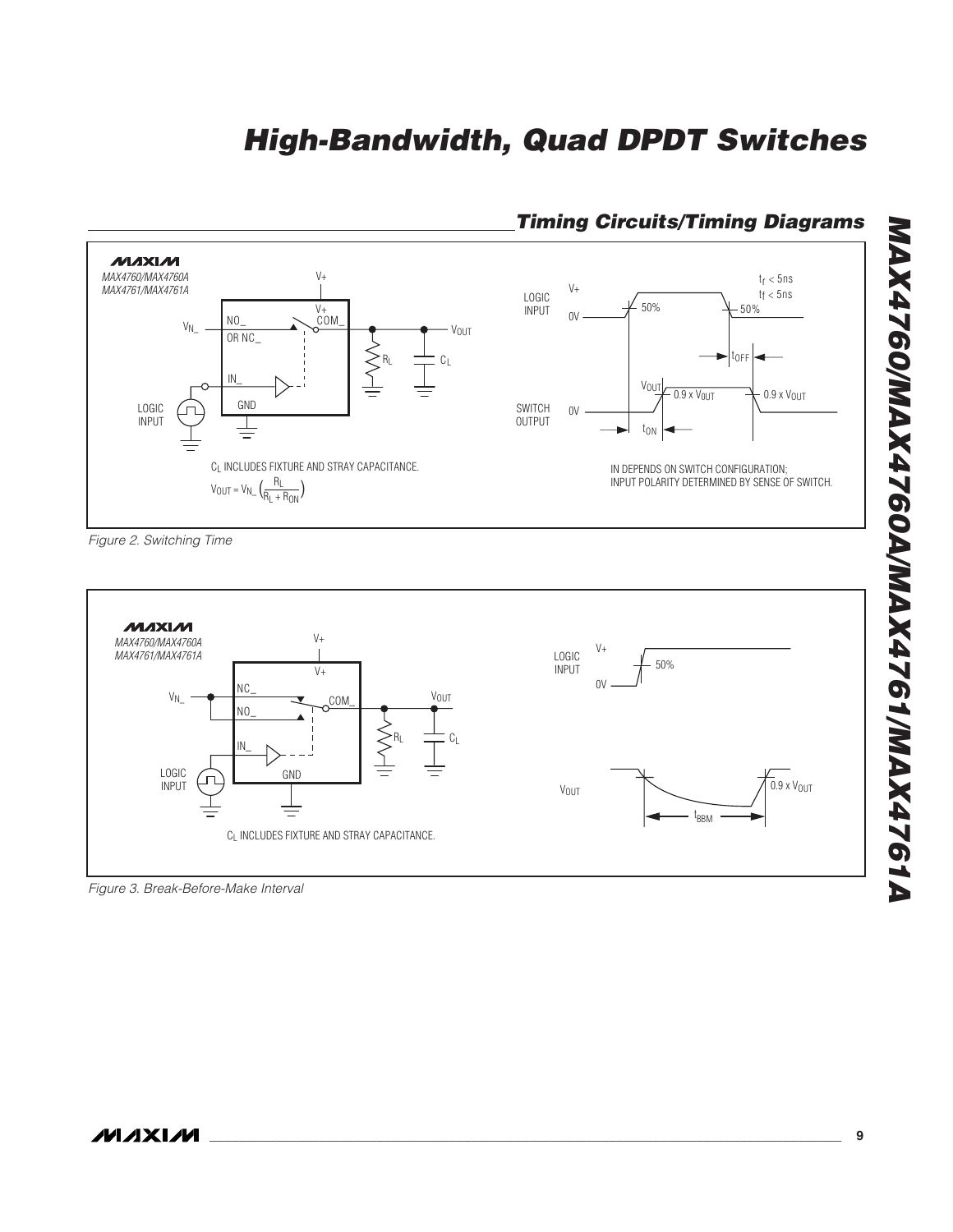

## **Timing Circuits/Timing Diagrams (continued)**





**10 \_\_\_\_\_\_\_\_\_\_\_\_\_\_\_\_\_\_\_\_\_\_\_\_\_\_\_\_\_\_\_\_\_\_\_\_\_\_\_\_\_\_\_\_\_\_\_\_\_\_\_\_\_\_\_\_\_\_\_\_\_\_\_\_\_\_\_\_\_\_\_\_\_\_\_\_\_\_\_\_\_\_\_\_\_\_**

Figure 5. Charge Injection

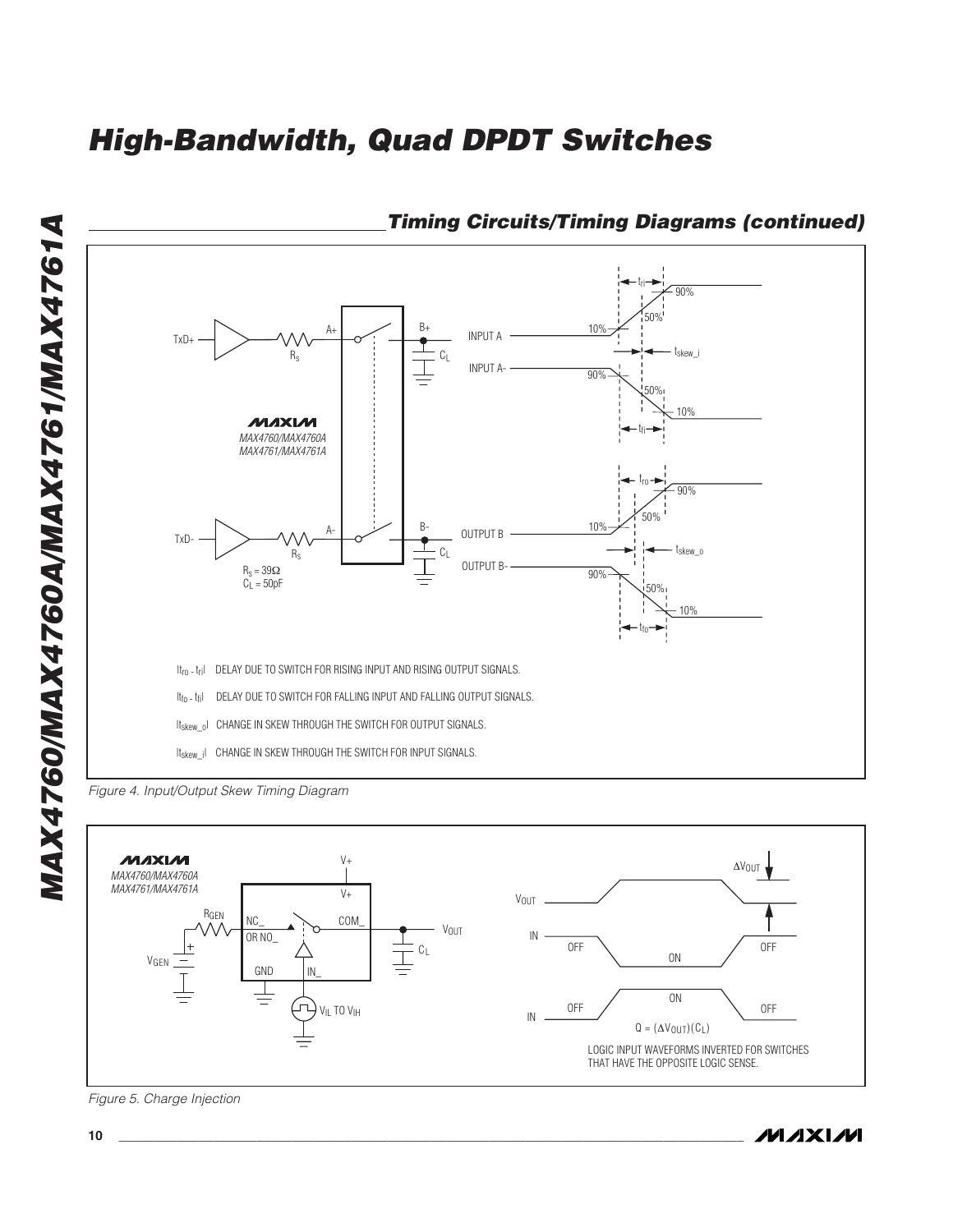

## **Timing Circuits/Timing Diagrams (continued)**

Figure 6. On-Loss, Off-Isolation, and Crosstalk



## **Typical Operating Circuit**

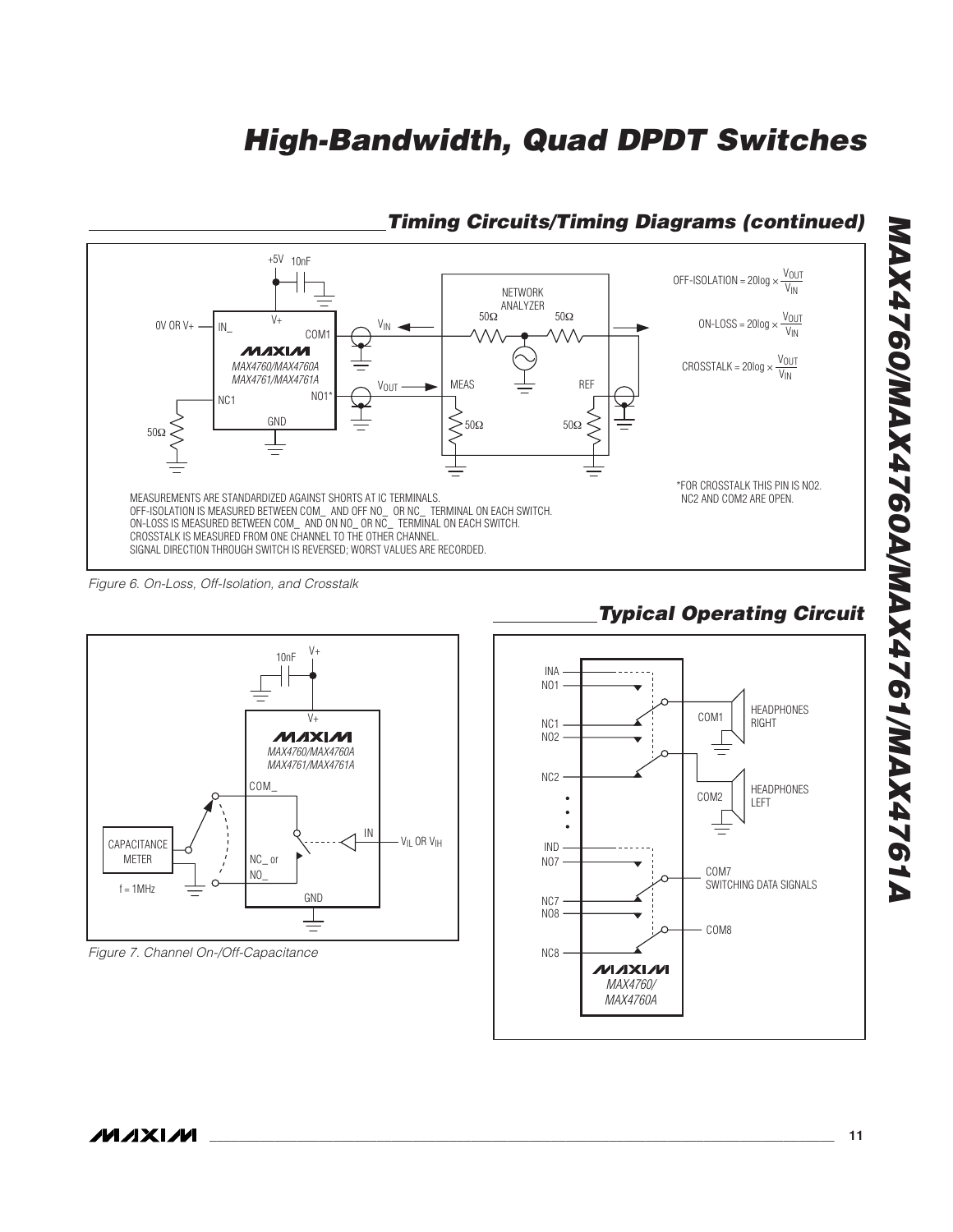

### **Pin Configurations/Truth Tables**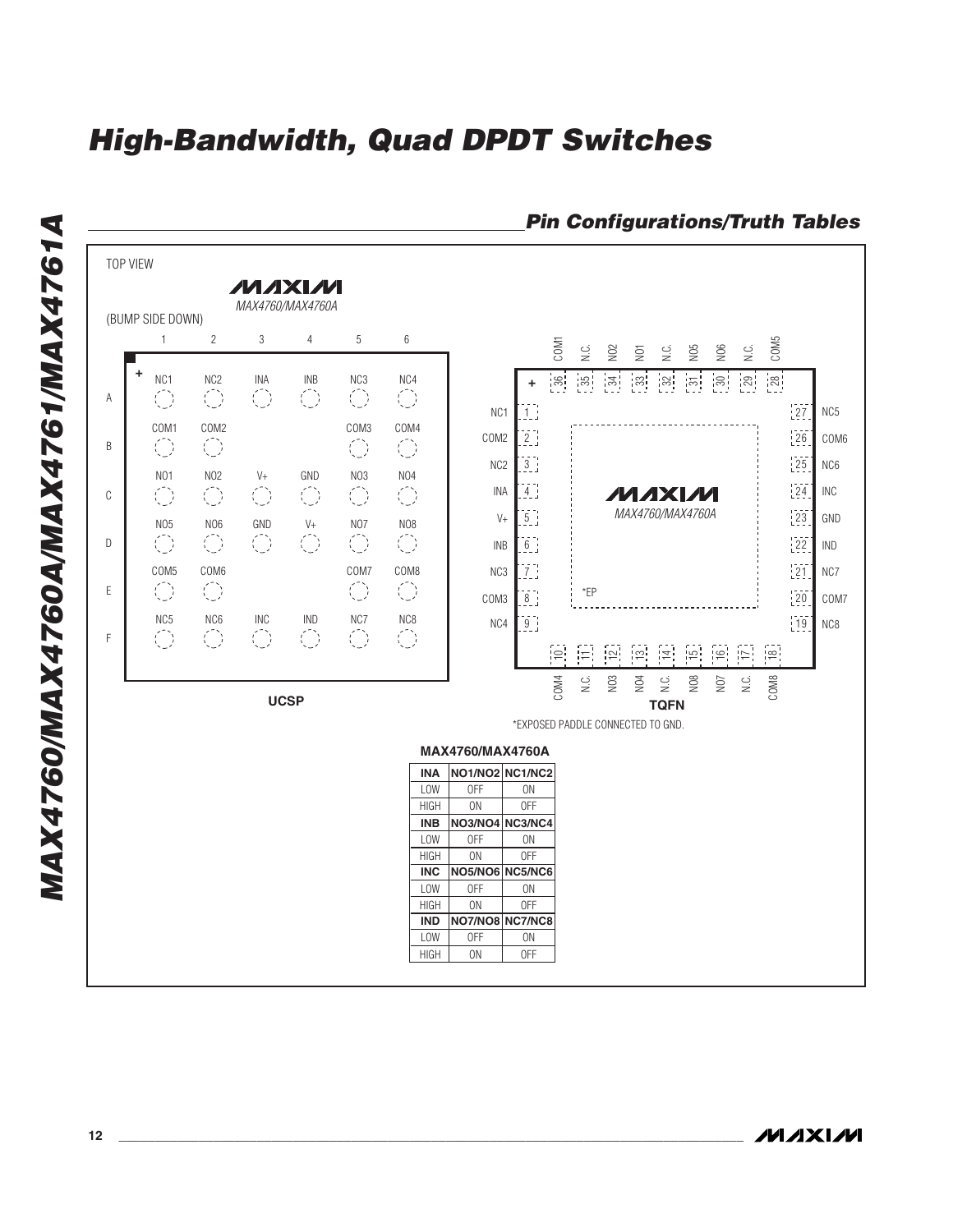

## **Pin Configurations/Truth Tables (continued)**

**Chip Information**

PROCESS: CMOS

### **Package Information**

For the latest package outline information and land patterns, go to **www.maxim-ic.com/packages**.

| <b>PACKAGE TYPE</b> | <b>PACKAGE CODE</b> | DOCUMENT NO. |
|---------------------|---------------------|--------------|
| 36 UCSP             | B <sub>36-2</sub>   | 21-0082      |
| 36 TOFN-EP          | T3666-3             | 21-0141      |